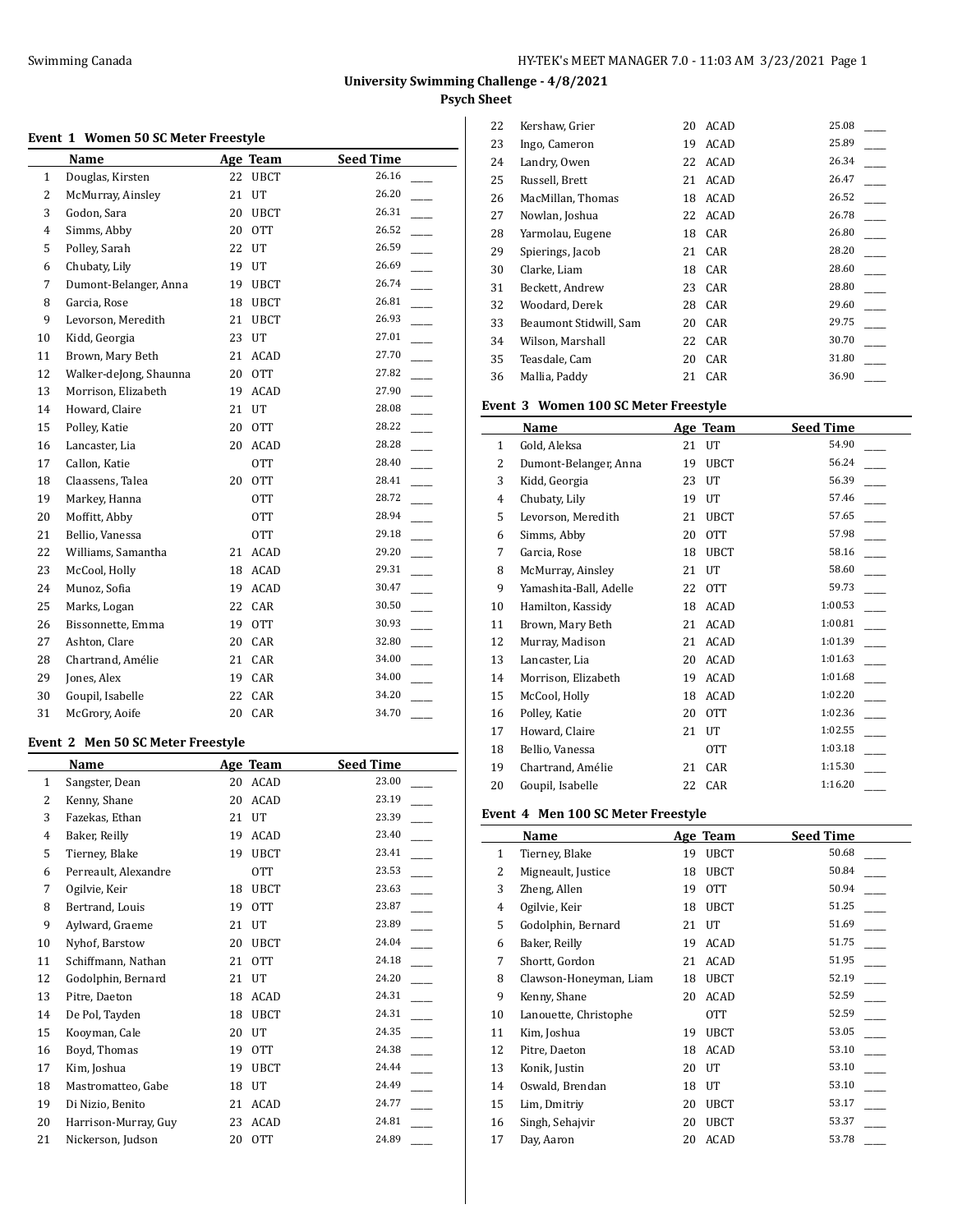## **Event 4 ...(Men 100 SC Meter Freestyle)**

|    | Name                   |    | Age Team    | <b>Seed Time</b> |
|----|------------------------|----|-------------|------------------|
| 18 | Chang, Elyott          | 20 | ACAD        | 53.80            |
| 19 | Di Nizio, Benito       | 21 | ACAD        | 53.84            |
| 20 | Landry, Aubrey         | 20 | <b>ACAD</b> | 54.73            |
| 21 | De Pol, Tayden         | 18 | <b>UBCT</b> | 55.33            |
| 22 | Landry, Owen           | 22 | ACAD        | 57.26            |
| 23 | Nowlan, Joshua         | 22 | ACAD        | 58.29            |
| 24 | Beckett, Andrew        | 23 | CAR         | 1:00.40          |
| 25 | Teasdale, Cam          | 20 | CAR         | 1:00.40          |
| 26 | Yarmolau, Eugene       | 18 | CAR         | 1:00.50          |
| 27 | Martin, Braxton        | 20 | CAR         | 1:04.20          |
| 28 | Clarke, Liam           | 18 | CAR         | 1:04.60          |
| 29 | Spierings, Jacob       | 21 | CAR         | 1:06.10          |
| 30 | Beaumont Stidwill, Sam | 20 | CAR         | 1:08.00          |
| 31 | Wilson, Marshall       |    | 22 CAR      | 1:10.50          |
| 32 | Mallia, Paddy          | 21 | CAR         | 1:18.60          |

#### **Event 5 Women 200 SC Meter Freestyle**

|                | Name                   |    | Age Team        | <b>Seed Time</b> |
|----------------|------------------------|----|-----------------|------------------|
| 1              | Gold, Aleksa           | 21 | UT              | 1:58.70          |
| 2              | Dumont-Belanger, Anna  | 19 | <b>UBCT</b>     | 2:00.15          |
| 3              | Field, Josie           | 19 | <b>UBCT</b>     | 2:03.89          |
| $\overline{4}$ | Godon, Sara            | 20 | <b>UBCT</b>     | 2:04.18          |
| 5              | Howard, Claire         | 21 | $_{\text{IIT}}$ | 2:04.39          |
| 6              | Davidson, Rosalie      | 20 | <b>UBCT</b>     | 2:04.72          |
| 7              | Levorson, Meredith     | 21 | <b>UBCT</b>     | 2:04.81          |
| 8              | Yamashita-Ball, Adelle | 22 | <b>OTT</b>      | 2:06.52          |
| 9              | Garcia, Rose           | 18 | <b>UBCT</b>     | 2:08.24          |
| 10             | Moffitt, Abby          |    | 0TT             | 2:13.60          |
| 11             | Morrison, Elizabeth    | 19 | <b>ACAD</b>     | 2:14.51          |
| 12             | Markey, Hanna          |    | <b>OTT</b>      | 2:18.25          |
| 13             | McAlear, Sadie         | 21 | ACAD            | 2:20.63          |

## **Event 6 Men 200 SC Meter Freestyle**

|    | Name               |    | Age Team        | <b>Seed Time</b> |
|----|--------------------|----|-----------------|------------------|
| 1  | Tierney, Blake     | 19 | <b>UBCT</b>     | 1:47.08          |
| 2  | Sangster, Dean     | 20 | <b>ACAD</b>     | 1:53.09          |
| 3  | Bertrand, Louis    | 19 | <b>OTT</b>      | 1:53.65          |
| 4  | Godolphin, Bernard | 21 | $_{\text{IIT}}$ | 1:53.89          |
| 5  | Kim, Joshua        | 19 | <b>UBCT</b>     | 1:55.74          |
| 6  | Baker, Reilly      | 19 | <b>ACAD</b>     | 1:56.82          |
| 7  | Migneault, Justice | 18 | <b>UBCT</b>     | 1:57.17          |
| 8  | Di Nizio, Benito   | 21 | <b>ACAD</b>     | 1:58.58          |
| 9  | Konik, Justin      | 20 | UT              | 2:01.20          |
| 10 | Ingo, Cameron      | 19 | <b>ACAD</b>     | 2:02.44          |
| 11 | Perkins, Lucas     | 19 | <b>ACAD</b>     | 2:02.51          |

#### **Event 7 Women 400 SC Meter Freestyle**

| Name              |    | Age Team    | <b>Seed Time</b> |  |
|-------------------|----|-------------|------------------|--|
| Davidson, Rosalie | 20 | UBCT        | 4:19.18          |  |
| Hein, Anna        |    | 19 UT       | 4:20.43          |  |
| Howard, Claire    |    | 21 UT       | 4:22.33          |  |
| Jeffrey, Chantel  | 19 | <b>UBCT</b> | 4:25.85          |  |
| Rendall, Kate     | 20 | UT          | 4:30.50          |  |

### **Event 8 Men 400 SC Meter Freestyle**

| Name         | Age Team | <b>Seed Time</b> |
|--------------|----------|------------------|
| McRae, Ryley | 20 UBCT  | 3:54.08          |

|   | Clawson-Honeyman, Liam | UBCT<br>18.       | 3:55.08 |
|---|------------------------|-------------------|---------|
|   | Tierney, Blake         | <b>UBCT</b><br>19 | 3:55.17 |
| 4 | Young, Brodie          | UBCT<br>20        | 3:58.94 |
| 5 | Gallant, Jacob         | 18 UT             | 4:03.50 |
| 6 | Perkins, Lucas         | ACAD<br>19        | 4:21.20 |
|   | Ingo, Cameron          | ACAD              | 4:26.87 |

#### **Event 9 Women 800 SC Meter Freestyle**

|   | Name              |     | Age Team    | <b>Seed Time</b> |
|---|-------------------|-----|-------------|------------------|
|   | Davidson, Rosalie | 20. | UBCT        | 8:50.99          |
|   | Jeffrey, Chantel  | 19  | UBCT        | 8:59.70          |
|   | Hein, Anna        |     | 19 UT       | 9:00.20          |
| 4 | Murray, Madison   |     | 21 ACAD     | 9:24.26          |
|   | McAlear, Sadie    |     | <b>ACAD</b> | 10:21.88         |

### **Event 10 Men 1500 SC Meter Freestyle**

| <b>Name</b>            | Age Team | <b>Seed Time</b> |
|------------------------|----------|------------------|
| McRae, Ryley           | 20 UBCT  | 15:27.03         |
| Clawson-Honeyman, Liam | 18 UBCT  | 15:33.89         |
| Ingo, Cameron          | 19 ACAD  | 17:58.00         |

#### **Event 11 Women 50 SC Meter Backstroke**

|              | Name               |    | Age Team    | <b>Seed Time</b> |
|--------------|--------------------|----|-------------|------------------|
| $\mathbf{1}$ | Godon, Sara        | 20 | <b>UBCT</b> | 28.97            |
| 2            | Kary, Raili        | 18 | UT          | 29.20            |
| 3            | Chubaty, Lily      | 19 | UT          | 30.21            |
| 4            | Levorson, Meredith | 21 | <b>UBCT</b> | 30.48            |
| 5            | Garcia, Rose       | 18 | <b>UBCT</b> | 30.50            |
| 6            | Bruce, Cali        | 20 | <b>ACAD</b> | 30.51            |
| 7            | Hamilton, Kassidy  | 18 | ACAD        | 30.64            |
| 8            | Luis, Caileigh     | 18 | <b>UBCT</b> | 31.11            |
| 9            | Bennett, Ally      | 18 | ACAD        | 32.10            |
| 10           | Saville, Renee     | 21 | <b>OTT</b>  | 32.41            |
| 11           | Vaillancourt, Gina | 20 | ACAD        | 33.69            |
| 12           | Parker, Molly      | 21 | <b>ACAD</b> | 34.18            |
| 13           | Ashton, Clare      | 20 | CAR         | 34.80            |
| 14           | Mason, Natalie     | 22 | ACAD        | 35.45            |
| 15           | Chartrand, Amélie  | 21 | CAR         | 38.20            |
| 16           | Jones, Alex        | 19 | CAR         | 38.20            |
| 17           | McGrory, Aoife     | 20 | CAR         | 39.10            |
| 18           | Goupil, Isabelle   |    | 22 CAR      | 41.40            |

#### **Event 12 Men 50 SC Meter Backstroke**

|    | Name              |    | Age Team    | <b>Seed Time</b> |
|----|-------------------|----|-------------|------------------|
| 1  | Sangster, Dean    | 20 | ACAD        | 25.96            |
| 2  | De Pol, Tayden    | 18 | UBCT        | 25.97            |
| 3  | Crawford, Matthew | 19 | <b>UBCT</b> | 26.02            |
| 4  | Henger, Benjamin  | 23 | <b>ACAD</b> | 26.14            |
| 5  | Day, Aaron        | 20 | ACAD        | 26.53            |
| 6  | Douglas, Laird    | 20 | <b>UBCT</b> | 26.89            |
| 7  | Mac, Matthew      | 23 | UT          | 26.90            |
| 8  | Steele, James     | 20 | <b>OTT</b>  | 27.45            |
| 9  | Smyth, Conor      | 19 | 0TT         | 27.50            |
| 10 | Forrest, Gordon   | 20 | 0TT         | 27.52            |
| 11 | Pitre, Daeton     | 18 | <b>ACAD</b> | 27.59            |
| 12 | Hemeon, Brayden   | 19 | <b>UBCT</b> | 28.40            |
| 13 | Teasdale, Cam     | 20 | CAR         | 29.60            |
| 14 | Yarmolau, Eugene  | 18 | CAR         | 30.20            |
| 15 | Woodard, Derek    | 28 | CAR         | 32.40            |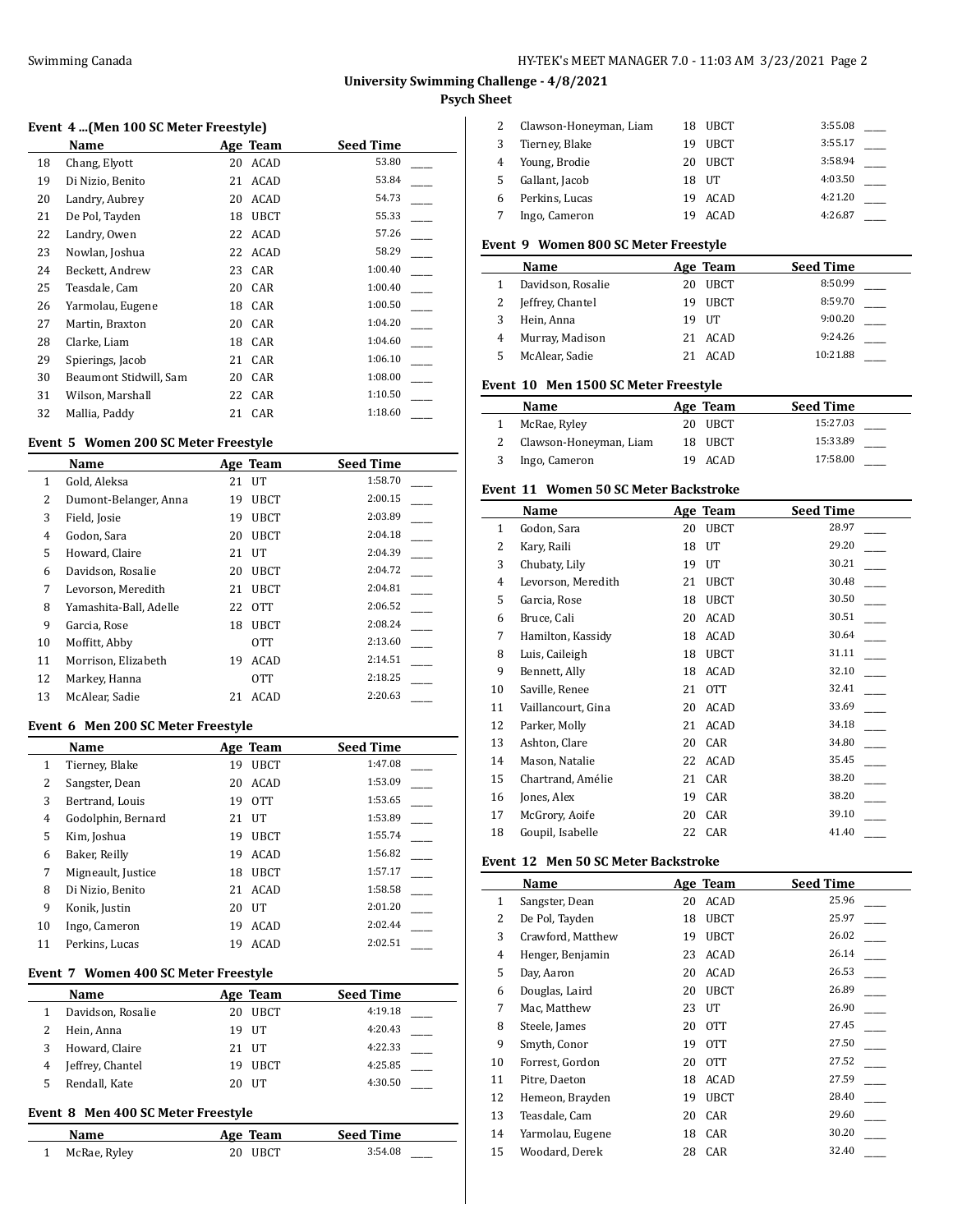$\overline{a}$ 

## **Event 12 ...(Men 50 SC Meter Backstroke)**

|    | Name             | Age Team | <b>Seed Time</b> |
|----|------------------|----------|------------------|
| 16 | Clarke, Liam     | 18 CAR   | 33.40            |
| 17 | Wilson, Marshall | 22 CAR   | 34.50            |
| 18 | Beckett, Andrew  | 23 CAR   | 34.70            |
| 19 | Spierings, Jacob | 21 CAR   | 37.30            |
| 20 | Mallia, Paddy    | CAR      | 45.90            |

## **Event 13 Women 100 SC Meter Backstroke**

|                | Name               |    | Age Team        | <b>Seed Time</b> |
|----------------|--------------------|----|-----------------|------------------|
| 1              | Godon, Sara        | 20 | <b>UBCT</b>     | 1:01.91          |
| 2              | Gold, Aleksa       | 21 | UT              | 1:02.52          |
| 3              | Kidd, Georgia      | 23 | UT              | 1:03.91          |
| $\overline{4}$ | Klenk, Haley       | 18 | $_{\text{IIT}}$ | 1:03.98          |
| 5              | Levorson, Meredith | 21 | <b>UBCT</b>     | 1:04.86          |
| 6              | Bruce, Cali        | 20 | <b>ACAD</b>     | 1:05.39          |
| 7              | Luis, Caileigh     | 18 | <b>UBCT</b>     | 1:05.53          |
| 8              | Claassens, Talea   | 20 | <b>OTT</b>      | 1:06.17          |
| 9              | Hamilton, Kassidy  | 18 | <b>ACAD</b>     | 1:06.63          |
| 10             | Rendall, Kate      | 20 | UT              | 1:08.40          |
| 11             | Bennett, Ally      | 18 | <b>ACAD</b>     | 1:09.37          |
| 12             | Howard, Claire     | 21 | UT              | 1:09.74          |
| 13             | Vaillancourt, Gina | 20 | <b>ACAD</b>     | 1:11.77          |
| 14             | Saville, Renee     | 21 | 0TT             | 1:12.97          |

## **Event 14 Men 100 SC Meter Backstroke**

|   | Name               |    | Age Team    | <b>Seed Time</b> |
|---|--------------------|----|-------------|------------------|
| 1 | Tierney, Blake     | 19 | <b>UBCT</b> | 53.68            |
| 2 | De Pol, Tayden     | 18 | <b>UBCT</b> | 54.18            |
| 3 | Migneault, Justice | 18 | <b>UBCT</b> | 54.98            |
| 4 | Crawford, Matthew  | 19 | <b>UBCT</b> | 55.32            |
| 5 | Douglas, Laird     | 20 | <b>UBCT</b> | 55.78            |
| 6 | Mac, Matthew       | 23 | UT          | 56.50            |
| 7 | Sangster, Dean     | 20 | <b>ACAD</b> | 56.51            |
| 8 | Henger, Benjamin   | 23 | ACAD        | 56.63            |
| 9 | Day, Aaron         | 20 | ACAD        | 57.84            |

#### **Event 15 Women 200 SC Meter Backstroke**

|    | Name               |    | Age Team        | <b>Seed Time</b> |
|----|--------------------|----|-----------------|------------------|
| 1  | Gold, Aleksa       | 21 | $_{\text{IIT}}$ | 2:10.71          |
| 2  | Levorson, Meredith | 21 | <b>UBCT</b>     | 2:15.87          |
| 3  | Klenk, Haley       | 18 | UT              | 2:20.40          |
| 4  | Polley, Sarah      | 22 | $_{\text{IIT}}$ | 2:21.79          |
| 5  | Luis, Caileigh     | 18 | <b>UBCT</b>     | 2:24.72          |
| 6  | Callon, Katie      |    | <b>OTT</b>      | 2:25.45          |
| 7  | Bruce, Cali        | 20 | <b>ACAD</b>     | 2:25.78          |
| 8  | Bennett, Ally      | 18 | <b>ACAD</b>     | 2:27.69          |
| 9  | Vaillancourt, Gina | 20 | <b>ACAD</b>     | 2:35.63          |
| 10 | Parker, Molly      |    | <b>ACAD</b>     | 2:48.51          |

#### **Event 16 Men 200 SC Meter Backstroke**

|   | Name           | Age Team |             | <b>Seed Time</b> |
|---|----------------|----------|-------------|------------------|
| 1 | Tierney, Blake | 19       | <b>UBCT</b> | 1:58.21          |
| 2 | De Pol, Tayden | 18       | <b>UBCT</b> | 1:59.41          |
| 3 | Douglas, Laird | 20       | <b>UBCT</b> | 1:59.82          |
| 4 | Sangster, Dean | 20       | <b>ACAD</b> | 2:03.46          |
| 5 | Day, Aaron     | 20       | ACAD        | 2:08.65          |
| 6 | Smyth, Conor   | 19       | <b>OTT</b>  | 2:12.09          |
|   | Landry, Owen   | 22       | ACAD        | 2:16.31          |

# **Event 17 Women 50 SC Meter Breaststroke**

|    | Name              |    | Age Team    | <b>Seed Time</b> |
|----|-------------------|----|-------------|------------------|
| 1  | Chicoine, Lili    | 20 | UT          | 33.20            |
| 2  | Diemert, Joanne   | 22 | 0TT         | 34.17            |
| 3  | Shearer, Lauren   |    | 22 OTT      | 34.17            |
| 4  | MacDougall, Sarah | 21 | ACAD        | 34.82            |
| 5  | Sidor, Megan      | 19 | 0TT         | 35.10            |
| 6  | Brown, Mary Beth  | 21 | <b>ACAD</b> | 35.82            |
| 7  | Keay, Hannah      | 21 | ACAD        | 36.69            |
| 8  | Bennett, Ally     | 18 | ACAD        | 37.27            |
| 9  | Shuster, Morgane  | 18 | 0TT         | 37.72            |
| 10 | McGrory, Aoife    | 20 | CAR         | 39.50            |
| 11 | Jones, Alex       | 19 | CAR         | 41.80            |
| 12 | Chartrand, Amélie | 21 | CAR         | 42.80            |
| 13 | Ashton, Clare     | 20 | CAR         | 42.80            |
| 14 | Goupil, Isabelle  |    | 22 CAR      | 43.60            |

### **Event 18 Men 50 SC Meter Breaststroke**

|                | Name                  |    | Age Team    | <b>Seed Time</b>        |
|----------------|-----------------------|----|-------------|-------------------------|
| $\mathbf{1}$   | Mastromatteo, Gabe    | 18 | UT          | 27.64                   |
| 2              | Migneault, Justice    | 18 | <b>UBCT</b> | 27.72                   |
| 3              | LeFranc, Jaren        | 21 | <b>UBCT</b> | 28.31                   |
| $\overline{4}$ | Shortt, Gordon        | 21 | <b>ACAD</b> | 28.63                   |
| 5              | Hemeon, Brayden       | 19 | <b>UBCT</b> | 29.18                   |
| 6              | Nyhof, Barstow        | 20 | <b>UBCT</b> | 29.19                   |
| 7              | Aylward, Graeme       | 21 | UT          | 29.20<br>$\overline{a}$ |
| 8              | Kooyman, Cale         | 20 | UT          | 29.20                   |
| 9              | Kim, Joshua           | 19 | <b>UBCT</b> | 29.66                   |
| 10             | Walcott, Andre        | 19 | <b>ACAD</b> | 29.78                   |
| 11             | Gallant, Jacob        | 18 | UT          | 30.14                   |
| 12             | Landry, Aubrey        | 20 | <b>ACAD</b> | 30.39                   |
| 13             | Haycock, Jack         |    | <b>OTT</b>  | 30.56                   |
| 14             | Chang, Elyott         | 20 | <b>ACAD</b> | 30.58                   |
| 15             | Konrad, Jaxon         | 20 | <b>OTT</b>  | 30.95                   |
| 16             | Machell, Nicolas      | 19 | <b>OTT</b>  | 30.96                   |
| 17             | Plackoski, Aleks      | 21 | <b>OTT</b>  | 31.08                   |
| 18             | Lanouette, Christophe |    | <b>OTT</b>  | 31.17                   |
| 19             | Boyd, Thomas          | 19 | <b>OTT</b>  | 31.28                   |
| 20             | Kershaw, Grier        | 20 | <b>ACAD</b> | 31.65                   |
| 21             | Teasdale, Cam         | 20 | CAR         | 32.90                   |
| 22             | Clarke, Liam          | 18 | CAR         | 34.80                   |
| 23             | Yarmolau, Eugene      | 18 | CAR         | 35.00                   |
| 24             | Wilson, Marshall      | 22 | CAR         | 36.90                   |
| 25             | Beckett, Andrew       | 23 | CAR         | 37.20                   |
| 26             | Woodard, Derek        | 28 | CAR         | 38.80                   |
| 27             | Spierings, Jacob      | 21 | CAR         | 39.20                   |
| 28             | Mallia, Paddy         | 21 | CAR         | 41.80                   |

## **Event 19 Women 100 SC Meter Breaststroke**

|   | Name            |    | Age Team    | <b>Seed Time</b> |
|---|-----------------|----|-------------|------------------|
|   | McDonald, Abby  | 20 | UT          | 1:11.29          |
| 2 | Chicoine, Lili  | 20 | UT          | 1:13.60          |
| 3 | Shearer, Lauren |    | 22 OTT      | 1:14.56          |
| 4 | Kidd, Georgia   | 23 | UT          | 1:15.10          |
| 5 | Diemert, Joanne | 22 | 0TT         | 1:16.36          |
| 6 | Luis, Caileigh  | 18 | <b>UBCT</b> | 1:16.65          |
|   | Sidor, Megan    | 19 | <b>OTT</b>  | 1:17.16          |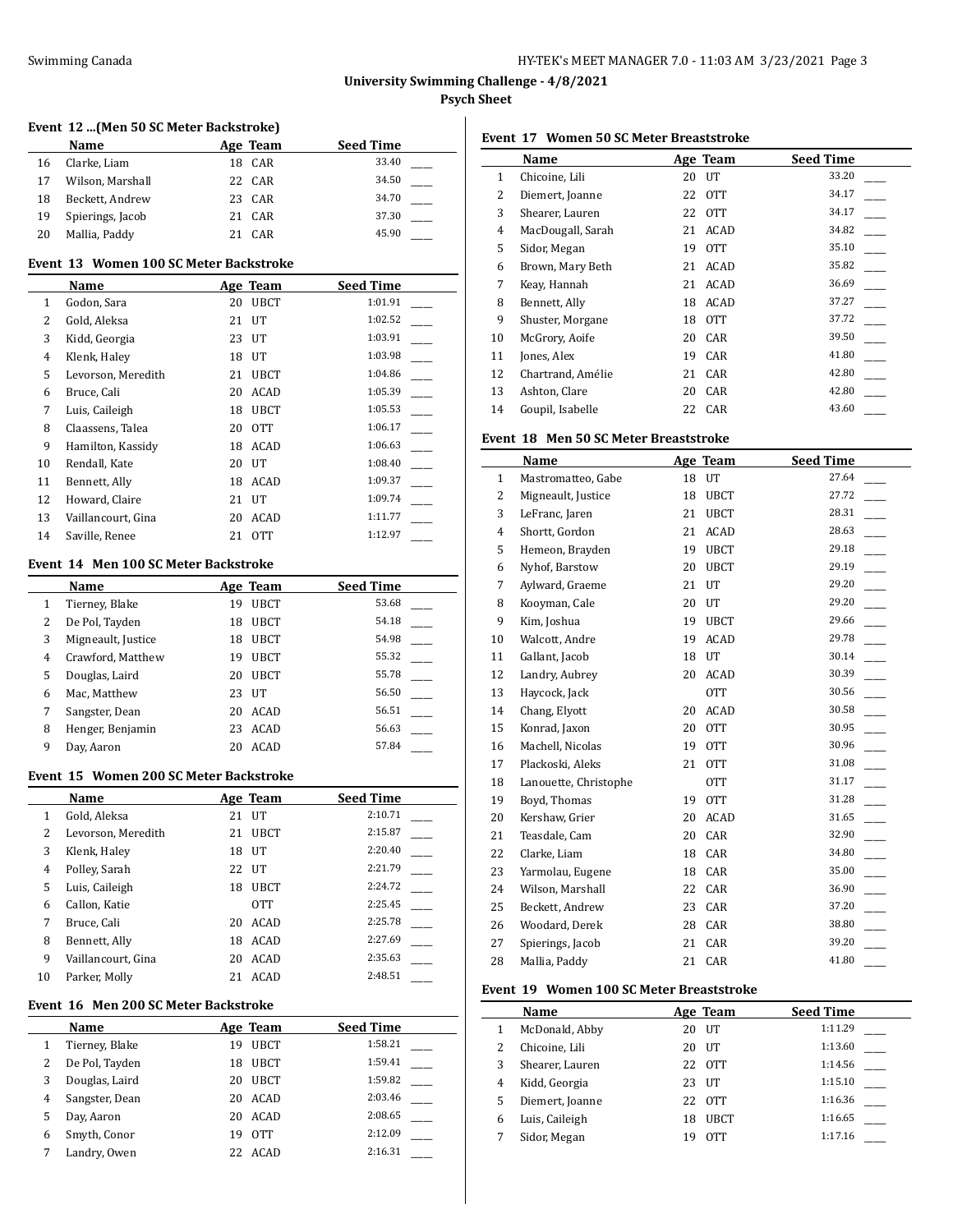l,

## **Event 19 ...(Women 100 SC Meter Breaststroke)**

| Name              | Age Team | <b>Seed Time</b> |
|-------------------|----------|------------------|
| MacDougall, Sarah | 21 ACAD  | 1:17.47          |
| McGrory, Aoife    | 20 CAR   | 1:24.90          |

### **Event 20 Men 100 SC Meter Breaststroke**

|                | Name                   |    | Age Team    | <b>Seed Time</b> |
|----------------|------------------------|----|-------------|------------------|
| $\mathbf{1}$   | Migneault, Justice     | 18 | <b>UBCT</b> | 59.82            |
| 2              | Mastromatteo, Gabe     | 18 | UT          | 1:00.20          |
| 3              | Aylward, Graeme        | 21 | UT          | 1:01.15          |
| $\overline{4}$ | LeFranc, Jaren         | 21 | <b>UBCT</b> | 1:02.30          |
| 5              | Hemeon, Brayden        | 19 | UBCT        | 1:03.68          |
| 6              | Walcott, Andre         | 19 | ACAD        | 1:03.84          |
| 7              | Shortt, Gordon         | 21 | ACAD        | 1:03.87          |
| 8              | Kooyman, Cale          | 20 | UT          | 1:05.29          |
| 9              | Gallant, Jacob         | 18 | UT          | 1:06.91          |
| 10             | Chang, Elyott          | 20 | ACAD        | 1:07.46          |
| 11             | Landry, Aubrey         | 20 | ACAD        | 1:07.69          |
| 12             | Haycock, Jack          |    | 0TT         | 1:08.66          |
| 13             | Machell, Nicolas       | 19 | <b>OTT</b>  | 1:09.23          |
| 14             | Clarke, Liam           | 18 | CAR         | 1:16.20          |
| 15             | Beckett, Andrew        | 23 | CAR         | 1:18.30          |
| 16             | Wilson, Marshall       | 22 | CAR         | 1:21.80          |
| 17             | Martin, Braxton        | 20 | CAR         | 1:22.90          |
| 18             | Beaumont Stidwill, Sam | 20 | CAR         | 1:25.50          |
| 19             | Mallia, Paddy          | 21 | CAR         | 1:31.10          |

#### **Event 21 Women 200 SC Meter Breaststroke**

| Name              |    | Age Team | <b>Seed Time</b> |
|-------------------|----|----------|------------------|
| McDonald, Abby    |    | 20 UT    | 2:34.18          |
| Jeffrey, Chantel  |    | 19 UBCT  | 2:37.14          |
| Murray, Madison   |    | 21 ACAD  | 2:37.89          |
| Luis, Caileigh    | 18 | UBCT     | 2:43.43          |
| MacDougall, Sarah |    | ACAD     | 2:44.07          |

## **Event 22 Men 200 SC Meter Breaststroke**

|    | Name               |    | Age Team        | <b>Seed Time</b> |
|----|--------------------|----|-----------------|------------------|
| 1  | Migneault, Justice | 18 | <b>UBCT</b>     | 2:11.93          |
| 2  | LeFranc, Jaren     | 21 | <b>UBCT</b>     | 2:12.51          |
| 3  | Young, Brodie      | 20 | <b>UBCT</b>     | 2:14.05          |
| 4  | Hemeon, Brayden    | 19 | <b>UBCT</b>     | 2:15.32          |
| 5  | Nyhof, Barstow     | 20 | <b>UBCT</b>     | 2:16.58          |
| 6  | Aylward, Graeme    | 21 | $_{\text{IIT}}$ | 2:17.50          |
| 7  | Kim, Joshua        | 19 | <b>UBCT</b>     | 2:18.05          |
| 8  | Gallant, Jacob     | 18 | UT              | 2:19.50          |
| 9  | Walcott, Andre     | 19 | <b>ACAD</b>     | 2:23.03          |
| 10 | Chang, Elyott      | 20 | ACAD            | 2:25.02          |
| 11 | Shortt, Gordon     | 21 | <b>ACAD</b>     | 2:27.10          |
| 12 | Kooyman, Cale      | 20 | UT              | 2:34.50          |

#### **Event 23 Women 50 SC Meter Butterfly**

|   | Name                  |    | Age Team    | <b>Seed Time</b> |
|---|-----------------------|----|-------------|------------------|
| 1 | Douglas, Kirsten      | 22 | <b>UBCT</b> | 27.15            |
| 2 | Godon, Sara           | 20 | <b>UBCT</b> | 28.27            |
| 3 | Field, Josie          | 19 | <b>UBCT</b> | 28.43            |
| 4 | Garcia, Rose          | 18 | <b>UBCT</b> | 28.61            |
| 5 | Hamilton, Kassidy     | 18 | ACAD        | 28.95            |
| 6 | Dumont-Belanger, Anna | 19 | <b>UBCT</b> | 28.96            |
|   | Jeffrey, Chantel      |    | <b>UBCT</b> | 29.16            |

| 8  | Kidd, Georgia      | 23 | UT          | 29.20 |
|----|--------------------|----|-------------|-------|
| 9  | Bruce, Cali        | 20 | ACAD        | 29.53 |
| 10 | Luis, Caileigh     | 18 | <b>UBCT</b> | 30.01 |
| 11 | Peel, Katherine    | 21 | 0TT         | 30.13 |
| 12 | Brown, Mary Beth   | 21 | <b>ACAD</b> | 30.22 |
| 13 | Lancaster, Lia     | 20 | ACAD        | 31.00 |
| 14 | McCool, Holly      | 18 | ACAD        | 31.19 |
| 15 | MacDougall, Sarah  | 21 | <b>ACAD</b> | 31.38 |
| 16 | Parker, Molly      | 21 | <b>ACAD</b> | 32.20 |
| 17 | Williams, Samantha | 21 | ACAD        | 33.35 |
| 18 | Vaillancourt, Gina | 20 | ACAD        | 33.89 |
| 19 | Marks, Logan       | 22 | CAR         | 33.90 |
| 20 | Chartrand, Amélie  | 21 | CAR         | 34.10 |
| 21 | McGrory, Aoife     | 20 | CAR         | 35.80 |
| 22 | Jones, Alex        | 19 | CAR         | 35.80 |
| 23 | Ashton, Clare      | 20 | CAR         | 35.80 |
| 24 | Goupil, Isabelle   | 22 | CAR         | 37.50 |

## **Event 24 Men 50 SC Meter Butterfly**

|                | Name                 |    | Age Team    | <b>Seed Time</b> |
|----------------|----------------------|----|-------------|------------------|
| $\mathbf{1}$   | Ogilvie, Keir        | 18 | <b>UBCT</b> | 24.21            |
| 2              | Perreault, Alexandre |    | <b>OTT</b>  | 24.31            |
| 3              | Kenny, Shane         | 20 | <b>ACAD</b> | 24.78            |
| $\overline{4}$ | McRae, Ryley         | 20 | <b>UBCT</b> | 25.25            |
| 5              | Henger, Benjamin     | 23 | ACAD        | 25.45            |
| 6              | Wagner, Noah         | 19 | <b>OTT</b>  | 25.96            |
| 7              | Baker, Reilly        | 19 | ACAD        | 26.16            |
| 8              | Forrest, Gordon      | 20 | <b>OTT</b>  | 26.71            |
| 9              | Vilain, Matthieu     | 21 | <b>OTT</b>  | 26.73            |
| 10             | Pitre, Daeton        | 18 | <b>ACAD</b> | 26.84            |
| 11             | Mac, Matthew         | 23 | UT          | 26.90            |
| 12             | Steele, James        | 20 | <b>OTT</b>  | 26.91            |
| 13             | Oswald, Brendan      | 18 | UT          | 26.95            |
| 14             | Young, Brodie        | 20 | <b>UBCT</b> | 27.03            |
| 15             | Zheng, Allen         | 19 | <b>OTT</b>  | 27.11            |
| 16             | Sangster, Dean       | 20 | <b>ACAD</b> | 27.33            |
| 17             | Chang, Elyott        | 20 | <b>ACAD</b> | 27.60            |
| 18             | Teasdale, Cam        | 20 | CAR         | 28.00            |
| 19             | Perkins, Lucas       | 19 | ACAD        | 28.25            |
| 20             | Moffitt, Logan       |    | 0TT         | 28.41            |
| 21             | Yarmolau, Eugene     | 18 | CAR         | 28.60            |
| 22             | Nowlan, Joshua       | 22 | ACAD        | 29.01            |
| 23             | Woodard, Derek       | 28 | CAR         | 29.10            |
| 24             | Spierings, Jacob     | 21 | CAR         | 29.90            |
| 25             | Clarke, Liam         | 18 | CAR         | 31.40            |
| 26             | Wilson, Marshall     | 22 | CAR         | 32.80            |
| 27             | Beckett, Andrew      | 23 | CAR         | 32.80            |
| 28             | Mallia, Paddy        | 21 | CAR         | 37.30            |
|                |                      |    |             |                  |

## **Event 25 Women 100 SC Meter Butterfly**

|   | Name              |    | Age Team    | <b>Seed Time</b> |
|---|-------------------|----|-------------|------------------|
|   | Field, Josie      | 19 | <b>UBCT</b> | 1:00.11          |
| 2 | Douglas, Kirsten  | 22 | <b>UBCT</b> | 1:00.30          |
| 3 | Hamilton, Kassidy | 18 | ACAD        | 1:04.22          |
| 4 | Howard, Claire    | 21 | UT          | 1:06.00          |
| 5 | Kanaan, Malorie   |    | 22 OTT      | 1:08.98          |
| 6 | Peel. Katherine   | 21 | 0TT         | 1:09.21          |
|   | McAlear, Sadie    |    | <b>ACAD</b> | 1:11.19          |
|   |                   |    |             |                  |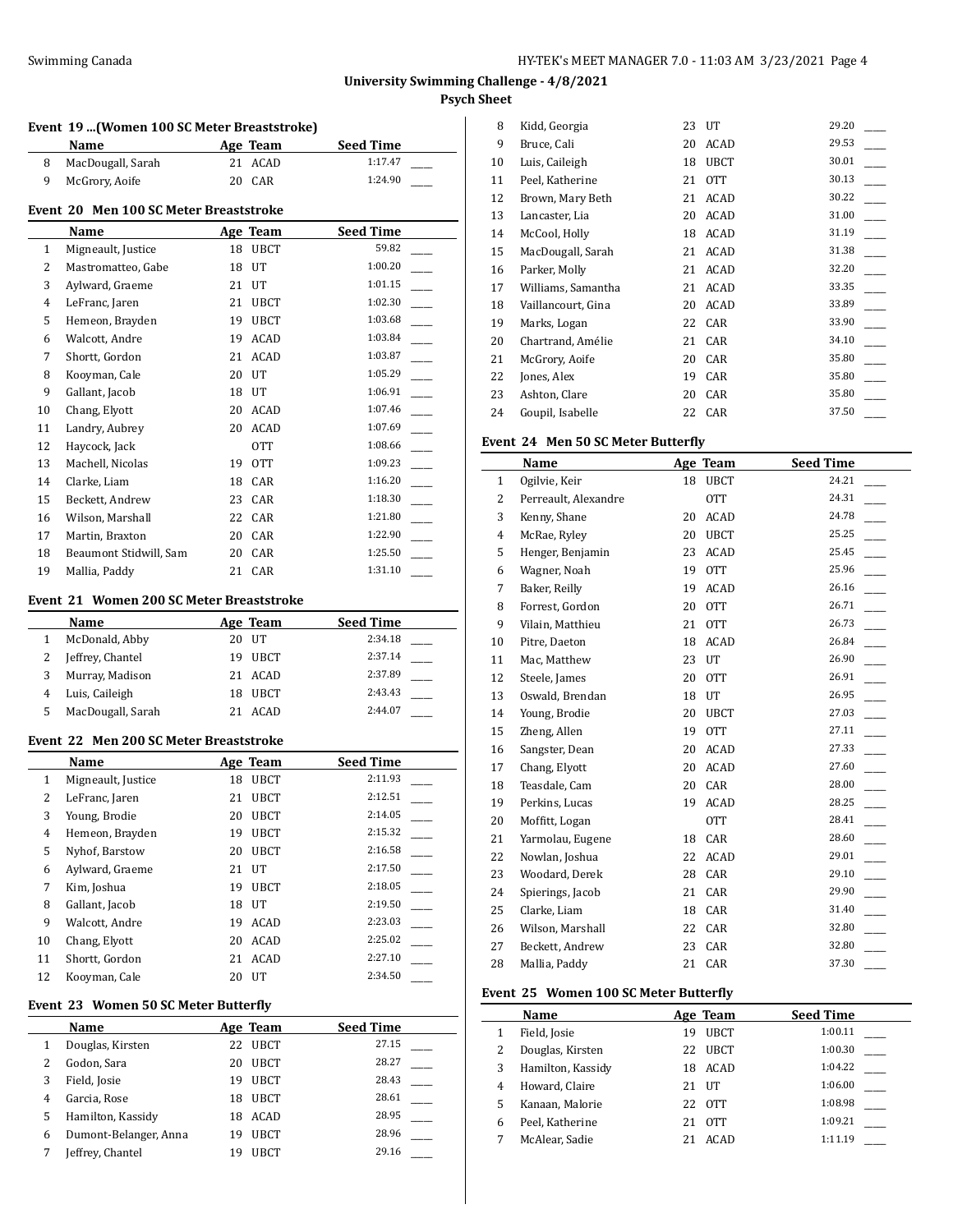$\overline{a}$ 

 $\overline{a}$ 

## **University Swimming Challenge - 4/8/2021 Psych Sheet**

## **Event 25 ...(Women 100 SC Meter Butterfly)**

|    | <b>Name</b>            | Age Team | <b>Seed Time</b> |
|----|------------------------|----------|------------------|
| 8  | Walker-deJong, Shaunna | 20 OTT   | 1:11.42          |
|    | Lancaster, Lia         | 20 ACAD  | 1:12.25          |
| 10 | McCool, Holly          | 18 ACAD  | 1:12.51          |
| 11 | Parker, Molly          | ACAD     | 1:14.31          |

#### **Event 26 Men 100 SC Meter Butterfly**

|    | Name                 |    | Age Team    | <b>Seed Time</b> |
|----|----------------------|----|-------------|------------------|
| 1  | Ogilvie, Keir        | 18 | <b>UBCT</b> | 52.92            |
| 2  | Migneault, Justice   | 18 | <b>UBCT</b> | 53.67            |
| 3  | Perreault, Alexandre |    | <b>OTT</b>  | 55.31            |
| 4  | De Pol, Tayden       | 18 | <b>UBCT</b> | 55.51            |
| 5  | Tierney, Blake       | 19 | <b>UBCT</b> | 55.76            |
| 6  | Kenny, Shane         | 20 | <b>ACAD</b> | 55.77            |
| 7  | Henger, Benjamin     | 23 | <b>ACAD</b> | 56.95            |
| 8  | Oswald, Brendan      | 18 | UT          | 57.30            |
| 9  | McRae, Ryley         | 20 | <b>UBCT</b> | 57.64            |
| 10 | Plackoski, Aleks     | 21 | <b>OTT</b>  | 57.91            |
| 11 | Mac, Matthew         | 23 | UT          | 58.10            |
| 12 | Di Nizio, Benito     | 21 | ACAD        | 58.55            |
| 13 | Vilain, Matthieu     | 21 | <b>OTT</b>  | 59.28            |
| 14 | Kooyman, Cale        | 20 | UT          | 1:00.33          |
| 15 | Nickerson, Judson    | 20 | <b>OTT</b>  | 1:00.37          |
| 16 | MacMillan, Thomas    | 18 | ACAD        | 1:01.69          |
| 17 | Moffitt, Logan       |    | <b>OTT</b>  | 1:02.47          |
| 18 | Konrad, Jaxon        | 20 | <b>OTT</b>  | 1:03.14          |
| 19 | Nowlan, Joshua       | 22 | <b>ACAD</b> | 1:05.08          |
| 20 | Woodard, Derek       | 28 | CAR         | 1:08.20          |
| 21 | Spierings, Jacob     | 21 | CAR         | 1:13.40          |

#### **Event 27 Women 200 SC Meter Butterfly**

|   | Name             |    | Age Team    | <b>Seed Time</b> |
|---|------------------|----|-------------|------------------|
|   | Field, Josie     | 19 | <b>UBCT</b> | 2:10.67          |
|   | Douglas, Kirsten | 22 | UBCT        | 2:20.26          |
| 3 | Rendall, Kate    |    | 20 UT       | 2:21.89          |
|   | Jeffrey, Chantel | 19 | <b>UBCT</b> | 2:22.79          |
|   | McAlear, Sadie   |    | ACAD        | 2:37.14          |
|   |                  |    |             |                  |

#### **Event 28 Men 200 SC Meter Butterfly**

|   | Name                              |    | Age Team    | <b>Seed Time</b> |
|---|-----------------------------------|----|-------------|------------------|
|   | Lim, Dmitriy                      | 20 | <b>UBCT</b> | 1:59.29          |
| 2 | McRae, Ryley                      | 20 | <b>UBCT</b> | 2:03.36          |
| 3 | Ogilvie, Keir                     | 18 | <b>UBCT</b> | 2:03.39          |
| 4 | Clawson-Honeyman, Liam            | 18 | <b>UBCT</b> | 2:04.21          |
| 5 | Schiffmann, Nathan                | 21 | 0TT         | 2:06.00          |
| 6 | Young, Brodie                     | 20 | <b>UBCT</b> | 2:06.03          |
| 7 | MacMillan, Thomas                 | 18 | <b>ACAD</b> | 2:12.38          |
| 8 | Perkins, Lucas                    | 19 | <b>ACAD</b> | 2:16.52          |
|   | Evant. 20 . Waman 100 SC Matar IM |    |             |                  |

#### **Event 29 Women 100 SC Meter IM**

| Name              |       | Age Team | <b>Seed Time</b> |  |
|-------------------|-------|----------|------------------|--|
| Rendall. Kate     | 20 UT |          | 1:09.66          |  |
| Chartrand, Amélie |       | 21 CAR   | 1:22.40          |  |
| Goupil, Isabelle  |       | 22 CAR   | 1:24.20          |  |

#### **Event 30 Men 100 SC Meter IM**

| Name            | Age Team | <b>Seed Time</b> |
|-----------------|----------|------------------|
| Aylward, Graeme | 21 IIT   | 58.20            |

|    | Mac, Matthew     | 23 UT  | 59.70   |  |
|----|------------------|--------|---------|--|
|    | Oswald, Brendan  | 18 UT  | 1:02.65 |  |
|    | Teasdale, Cam    | 20 CAR | 1:04.60 |  |
| 5. | Yarmolau, Eugene | 18 CAR | 1:06.80 |  |
| 6  | Woodard, Derek   | CAR    | 1:10.80 |  |

## **Event 31 Women 200 SC Meter IM**

|   | Name                  |    | Age Team    | <b>Seed Time</b> |
|---|-----------------------|----|-------------|------------------|
| 1 | Dumont-Belanger, Anna | 19 | <b>UBCT</b> | 2:16.10          |
| 2 | Godon, Sara           | 20 | <b>UBCT</b> | 2:17.35          |
| 3 | Davidson, Rosalie     | 20 | <b>UBCT</b> | 2:19.77          |
| 4 | Kidd, Georgia         | 23 | UT          | 2:20.00          |
| 5 | Jeffrey, Chantel      | 19 | <b>UBCT</b> | 2:20.45          |
| 6 | Luis, Caileigh        | 18 | <b>UBCT</b> | 2:23.72          |
| 7 | Murray, Madison       | 21 | <b>ACAD</b> | 2:25.44          |
| 8 | Morrison, Elizabeth   | 19 | <b>ACAD</b> | 2:30.38          |
| 9 | Kanaan, Malorie       | 22 | <b>OTT</b>  | 2:34.78          |

#### **Event 32 Men 200 SC Meter IM**

|              | Name                   |    | Age Team    | <b>Seed Time</b> |
|--------------|------------------------|----|-------------|------------------|
| $\mathbf{1}$ | Migneault, Justice     | 18 | UBCT        | 2:02.03          |
| 2            | Young, Brodie          | 20 | <b>UBCT</b> | 2:03.12          |
| 3            | Gallant, Jacob         | 18 | UT          | 2:03.20          |
| 4            | Douglas, Laird         | 20 | <b>UBCT</b> | 2:04.55          |
| 5            | Clawson-Honeyman, Liam | 18 | <b>UBCT</b> | 2:05.08          |
| 6            | Nyhof, Barstow         | 20 | <b>UBCT</b> | 2:05.32          |
| 7            | Shortt, Gordon         | 21 | ACAD        | 2:05.77          |
| 8            | Tierney, Blake         | 19 | <b>UBCT</b> | 2:06.36          |
| 9            | Wagner, Noah           | 19 | <b>OTT</b>  | 2:06.48          |
| 10           | LeFranc, Jaren         | 21 | <b>UBCT</b> | 2:07.64          |
| 11           | Hemeon, Brayden        | 19 | <b>UBCT</b> | 2:08.14          |
| 12           | McRae, Ryley           | 20 | <b>UBCT</b> | 2:09.78          |
| 13           | Singh, Sehajvir        | 20 | <b>UBCT</b> | 2:10.19          |
| 14           | Chang, Elyott          | 20 | ACAD        | 2:11.90          |
| 15           | Kim, Joshua            | 19 | <b>UBCT</b> | 2:12.88          |
| 16           | Landry, Aubrey         | 20 | ACAD        | 2:15.09          |
| 17           | Walcott, Andre         | 19 | ACAD        | 2:15.82          |
| 18           | Landry, Owen           | 22 | ACAD        | 2:22.02          |

## **Event 33 Women 400 SC Meter IM**

| <b>Name</b>      |     | Age Team | <b>Seed Time</b> |
|------------------|-----|----------|------------------|
| Jeffrey, Chantel |     | 19 UBCT  | 4:57.64          |
| Luis, Caileigh   |     | 18 UBCT  | 5:05.44          |
| Murray, Madison  |     | 21 ACAD  | 5:05.77          |
| Shuster, Morgane | 18. | 0TT      | 5:20.59          |

## **Event 34 Men 400 SC Meter IM**

|   | Name              |    | Age Team        | <b>Seed Time</b> |
|---|-------------------|----|-----------------|------------------|
|   | Young, Brodie     | 20 | <b>UBCT</b>     | 4:17.69          |
| 2 | Douglas, Laird    | 20 | <b>UBCT</b>     | 4:22.16          |
| 3 | Gallant, Jacob    | 18 | $_{\text{IIT}}$ | 4:23.34          |
| 4 | Nyhof, Barstow    | 20 | <b>UBCT</b>     | 4:24.03          |
| 5 | Hemeon, Brayden   | 19 | <b>UBCT</b>     | 4:31.38          |
| 6 | MacMillan, Thomas | 18 | ACAD            | 4:52.13          |
|   | Landry, Owen      | 22 | ACAD            | 5:05.65          |